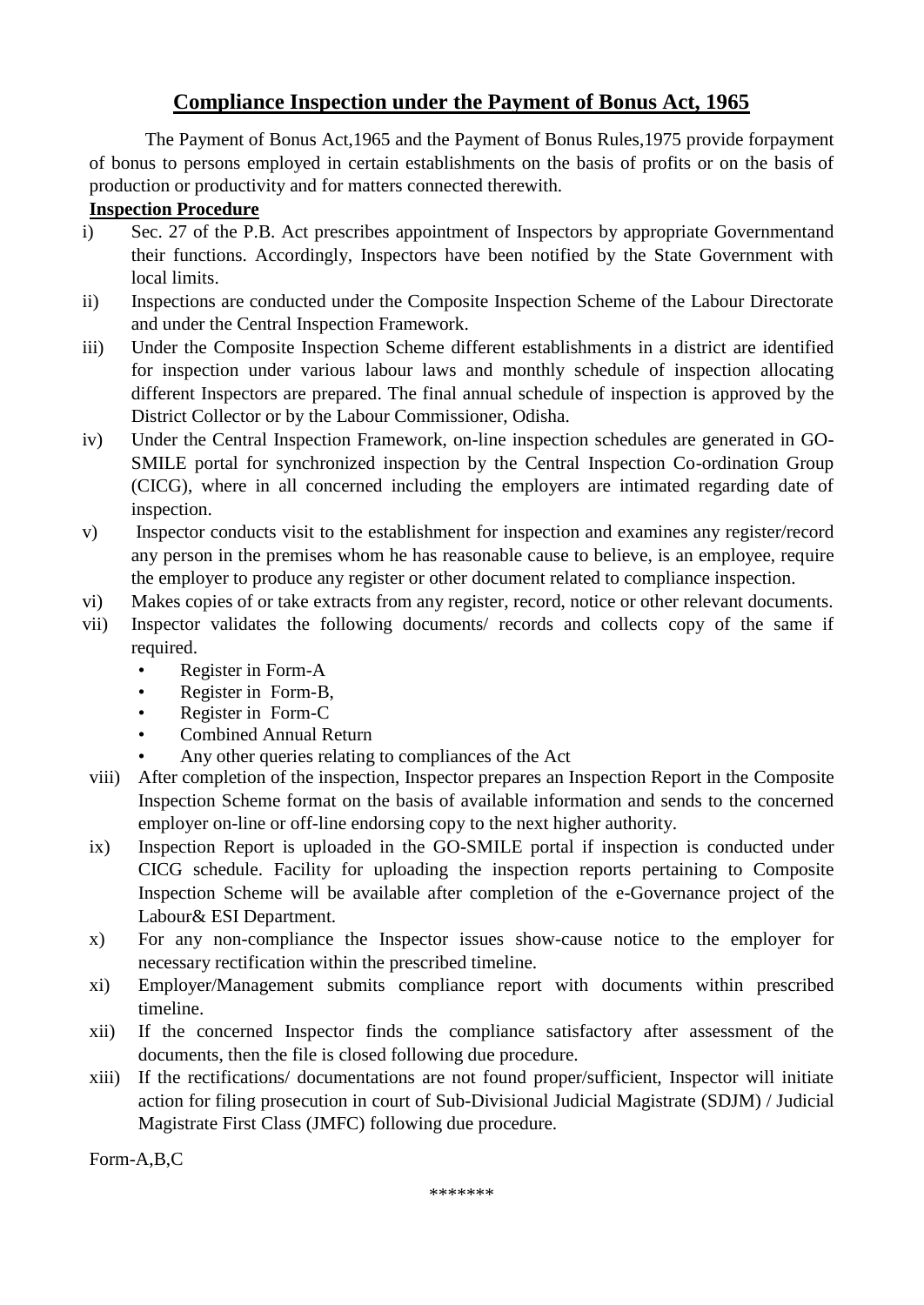# **FORM A**

## *[See Rule 4(a)]* **Computation of the allocable surplus under Section 2(4)**

Accounting year ending on the……………………………………….………………………..…..

Name of the establishment……………………………………………………..…………….……

| Gross profit for the | Sums deducted from gross profits |                                                  |      |  |  |  |
|----------------------|----------------------------------|--------------------------------------------------|------|--|--|--|
| accounting year      | <b>Depreciation under</b>        | <b>Development rebate</b>   Direct taxes Section |      |  |  |  |
| (Rs.)                | Section $6(a)$                   | or Development                                   | 6(c) |  |  |  |
|                      |                                  | allowance [Section                               |      |  |  |  |
|                      |                                  | (6)                                              |      |  |  |  |
|                      |                                  | $\mathbf{3}$                                     |      |  |  |  |

| <b>Further sums as are</b><br>specified under the<br><b>Third Schedule to</b> | <b>Total of sums</b><br>deducted under<br>Column 2,3,4 & $5$ | <b>Available surplus</b><br>for the accounting<br>year (Column 1 | <b>Amount of allocable</b><br>surplus $\frac{1}{67\%}$<br>$^{2}(60\% \text{ of Column 7})$ |
|-------------------------------------------------------------------------------|--------------------------------------------------------------|------------------------------------------------------------------|--------------------------------------------------------------------------------------------|
| the Act                                                                       |                                                              | minus Column 6)                                                  |                                                                                            |
| $\mathbf{5}$                                                                  | (6)                                                          |                                                                  | (8)                                                                                        |

1. Section 2(4) (a).

2. Section 2 (4) (b).

## **FORM B**

*[See Rule 4(b)]*

## **Set-on and set-off of allocable surplus under Section 15**

Accounting year ending on the……………………………………….………………………..…..

Name of the establishment……………………………………………………..…………….……

| <b>Accounting year</b> | <b>Amount allocable</b><br>as bonus<br>(in Rs.) | <b>Amount payable</b><br>as bonus<br>(in Rs.) | <b>Amount of set-</b><br>on or set-off<br>(in Rs.) | <b>Total Set-on</b><br>or Set-off<br>carried<br>forward |
|------------------------|-------------------------------------------------|-----------------------------------------------|----------------------------------------------------|---------------------------------------------------------|
|                        |                                                 | $\mathcal{I}$                                 | $\left 4\right\rangle$                             | (5)                                                     |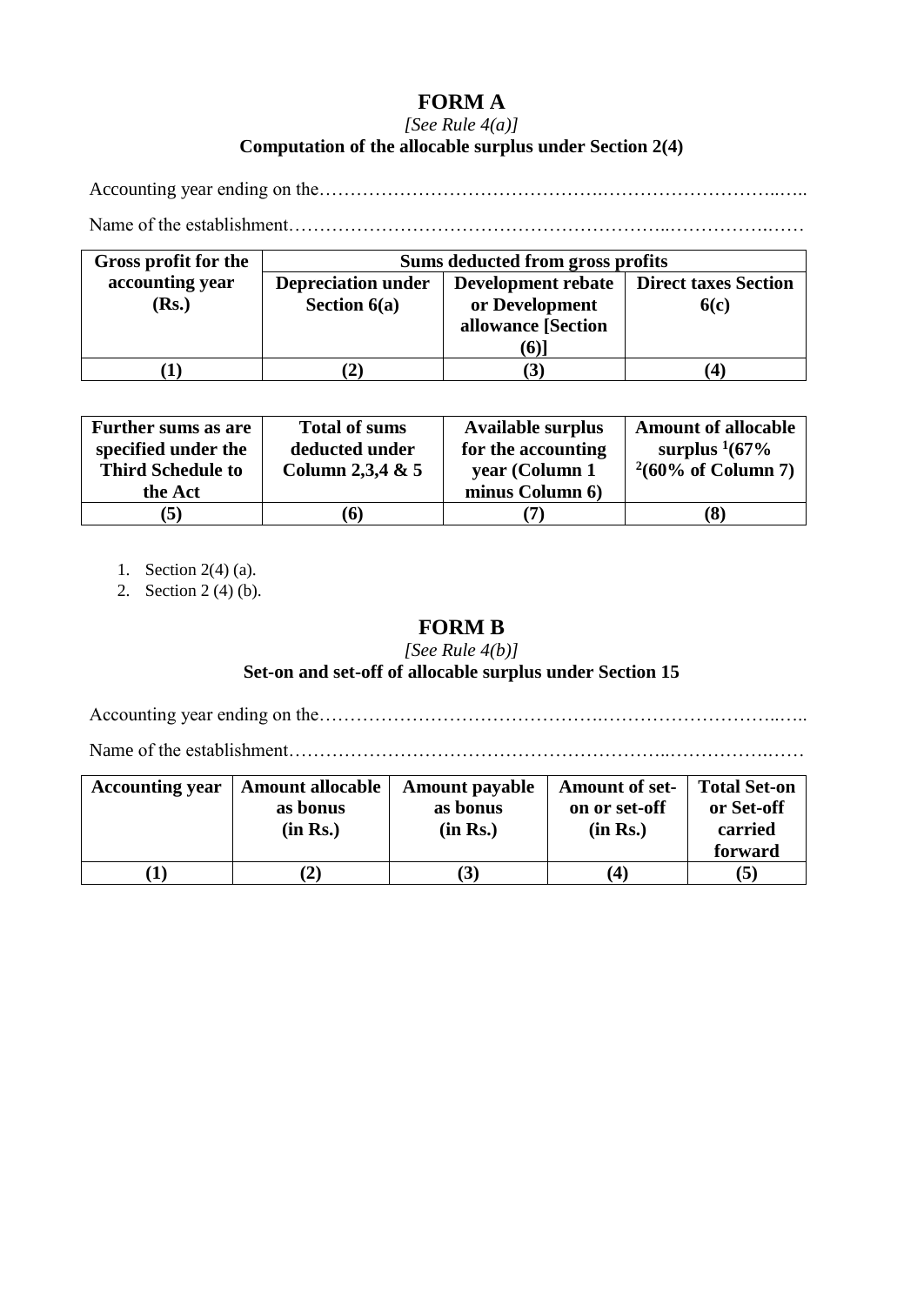# **FORM C**

## *[See Rule 4(c)]*

# **Bonus paid to employees for the accounting year ending on the ……………………………..**

Name of the establishment……………………………………………………..…..………….……

No. of working days in the year……………………………………….………………………..…..

| Sl.<br>No. | Name of the<br>employee | Father's name | Whether he has<br>completed 15          | <b>Designation</b> | No. of days<br>worked in |
|------------|-------------------------|---------------|-----------------------------------------|--------------------|--------------------------|
|            |                         |               | years of age at the<br>beginning of the |                    | the year                 |
|            |                         |               | accounting year.                        |                    |                          |
|            | $\mathbf{2})$           |               |                                         |                    | (6)                      |

| <b>Total</b>  | <b>Amount of</b>  |            | <b>Deductions</b> |                      |                  |                      |
|---------------|-------------------|------------|-------------------|----------------------|------------------|----------------------|
| salary or     | bonus             | Puja bonus | <b>Interim</b>    | <sup>1</sup> [Amount | <b>Deduction</b> | <sup>2</sup> [Total] |
| wage in       | under             | or other   | bonus or          | of                   | on account       | sum                  |
| respect of    | <b>Section 10</b> | customary  | bonus paid        | income-              | of financial     | deducted             |
| the           | or Section        | bonus paid | in advance        | tax                  | loss, if any,    | under                |
| accounting    | 11, as the        | during the |                   | deducted             | caused by        | columns              |
| year          | case may          | accounting |                   |                      | misconduct       | $9,10,10$ -          |
|               | be                | year       |                   |                      | of the           | A and                |
|               |                   |            |                   |                      | employee         | 11]                  |
| $\mathcal{T}$ | (8)               | (9)        | (10)              | $(10-A)$             | (11)             | (12)                 |

| Net amount payable | <b>Amount actually</b> | Date on which paid | Signature / thumb- |
|--------------------|------------------------|--------------------|--------------------|
| (Column 8 minus    | paid                   |                    | impression of the  |
| Column 12)         |                        |                    | employee           |
| (13)               | 14)                    | 15                 | $\bf{16}$          |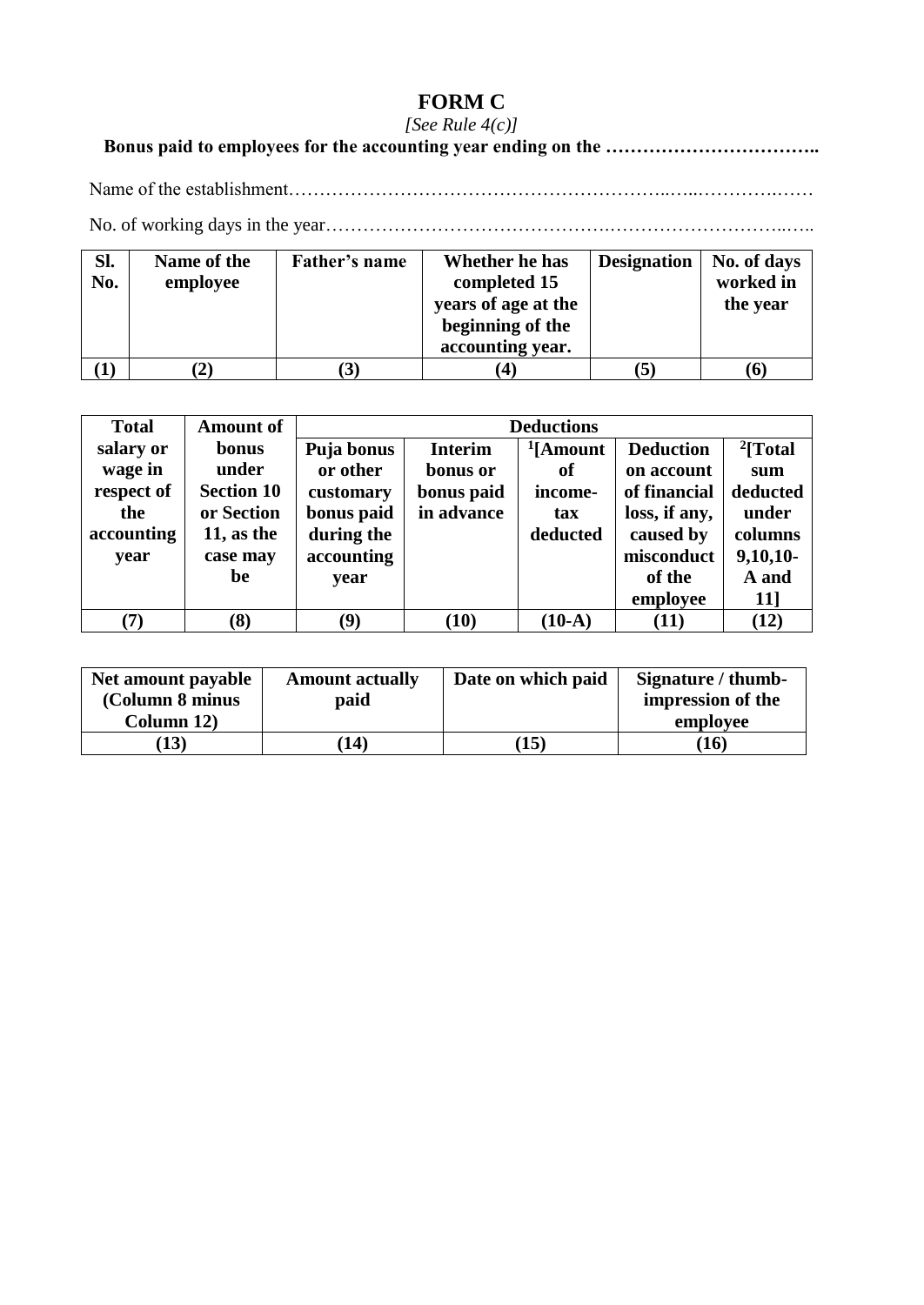# **Combined Annual Return**

## **General Particulars -**

## **1(a) Name and full address of the Factory/Establishment (including Building and Other Construction of Work/Motor Transport undertakings, etc.)**

|          | <b>Factory / Establishment</b> | Regd. / Administrative / Head Office |
|----------|--------------------------------|--------------------------------------|
| Name     |                                |                                      |
|          |                                |                                      |
| Address  |                                |                                      |
|          |                                |                                      |
| Tel:     |                                |                                      |
| Fax:     |                                |                                      |
| E-Mail:  |                                |                                      |
| Website: |                                |                                      |

## **(b) Name and Residential address of the Proprietor/Partner/ Directors / Employer/ Principal/ Employer / Occupier. (tick which ever is applicable)**

| SI.<br>No. | <b>Name</b><br><b>Father's Name</b> | <b>Designation</b> | <b>Residential Address</b> | Tel/Mobile/E-mail |
|------------|-------------------------------------|--------------------|----------------------------|-------------------|
|            |                                     |                    |                            |                   |
|            |                                     |                    |                            |                   |

## **(c) Name and Residential address of the Person responsible for the day to day conduct and control of business.**

| <b>Name</b> | <b>Residential Address</b> | Tel/Mobile/E-mail |
|-------------|----------------------------|-------------------|
|             |                            |                   |
|             |                            |                   |
|             |                            |                   |

## **(d) Name and Residential address of occupier and Manager as named under the Factories Act, 1948.**

| SI. | <b>Name</b> | <b>Designation</b> | <b>Residential Address</b> | Tel/Mobile/E-mail |
|-----|-------------|--------------------|----------------------------|-------------------|
| No. |             |                    |                            |                   |
|     |             |                    |                            |                   |
|     |             |                    |                            |                   |
|     |             |                    |                            |                   |

**2. Date of commencement of Manufacturing/Business/Establishment/ Factories/ Construction of Works.**

## **2(A) Nature/Type of Industries/Establishments.**

### **2(B) Particulars of Products Manufactured/Services Rendered.**

| Name of the Product/ Services | <b>Annual Installed</b> | Quantity     | Percentage | Value |
|-------------------------------|-------------------------|--------------|------------|-------|
|                               | capacity                | Manufactured | achieved   |       |
|                               |                         |              |            |       |
|                               |                         |              |            |       |
|                               |                         |              |            |       |
|                               |                         |              |            |       |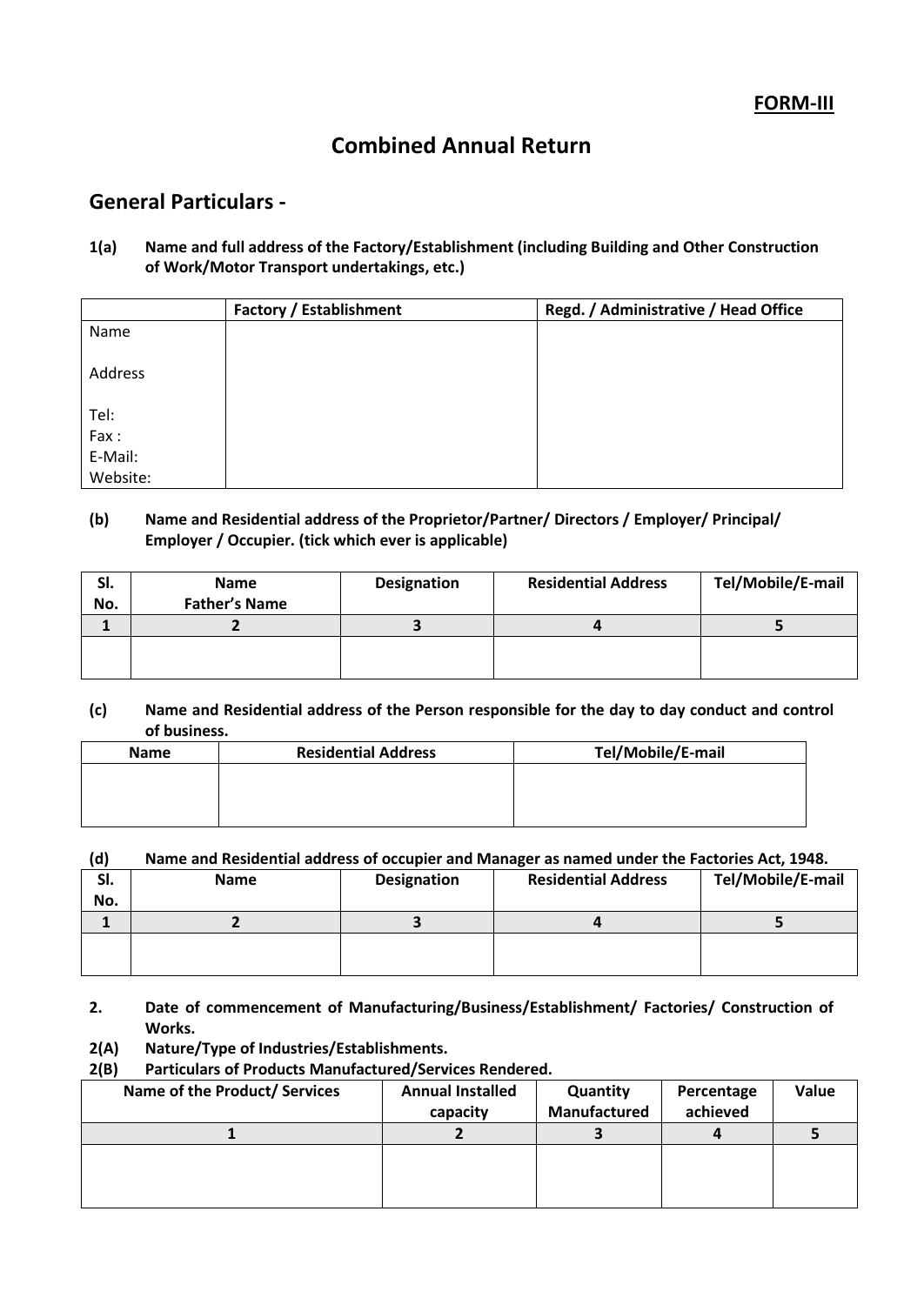## **3. Registration and License Registration No. License No. License No.**

(a) Factories Act, 1948

(b) Contract Labour (R&A) Act, 1970

(c) O.S and C.E. Act, 1956

(d) ISMW (RE & CE) Act, 1979

(e) M.T.W. Act, 1961

(f) Building and Other Construction Workers (RECS) Act, 1996.

(g) Beedi and Cigar Workers (C.E) Act, 1966.

## **4. No. of workmen/employees directly employed**

| SI.            | Category               | <b>Male</b> | Female         | <b>Adolescent</b> | <b>Child</b> | <b>Total</b> |
|----------------|------------------------|-------------|----------------|-------------------|--------------|--------------|
| No.            |                        |             |                |                   |              |              |
| 1              | $\overline{2}$         | 3           | $\overline{a}$ | 5                 | 6            |              |
| 1              | Unskilled              |             |                |                   |              |              |
| $\overline{2}$ | Semi-skilled           |             |                |                   |              |              |
| 3              | Skilled                |             |                |                   |              |              |
| $\overline{4}$ | Highly skilled         |             |                |                   |              |              |
| 5              | ITI / Diploma          |             |                |                   |              |              |
| 6              | Degree-Engg.           |             |                |                   |              |              |
| 7              | Executive              |             |                |                   |              |              |
| 8              | Probationer / Trainees |             |                |                   |              |              |

## **5. Particulars of employment in Factories / Establishments / Motor TransportUndertakings /Building Construction of Work, etc.**

**(a)**

| la)                     |                  |                             |                |            |                |                        |
|-------------------------|------------------|-----------------------------|----------------|------------|----------------|------------------------|
| No. of                  | No. of Person    | No. of days Factory/        | No. of days    | No. of     | No. of man-    | <b>Total amount of</b> |
| person or               | on Roll as on    | Establishment/              | Factory/       | mandays    | hours worked   | salary/wages           |
| Roll as on              | 31 <sup>st</sup> | <b>Building &amp; Other</b> | Establishment/ | worked     | including O.T. | paid including         |
| 1 <sup>st</sup> January | <b>December</b>  | <b>Construction Works,</b>  | closed         | during the | during the     | O.T. wages &           |
|                         |                  | etc. carried on             |                | year       | year           | allowance              |
|                         |                  |                             | 4              |            |                |                        |
|                         |                  |                             |                |            |                |                        |
|                         |                  |                             |                |            |                |                        |
|                         |                  |                             |                |            |                |                        |

#### **(b) Average number of employment during the year :-**

| Men | Women | Adolescent | Child | <b>Total</b> |
|-----|-------|------------|-------|--------------|
|     |       |            |       |              |
|     |       |            |       |              |

## **(C) No. of employees discharged/dismissed/terminated/retrenched/resigned or retired during the year.**

|                |                                     | <b>Amount of benefits</b> |                                         |                             |                     |
|----------------|-------------------------------------|---------------------------|-----------------------------------------|-----------------------------|---------------------|
|                | <b>Retired on</b><br>superannuation | Retrenched                | Discharged/<br>terminated/<br>dismissed | Paid<br>terminal<br>benefit | paid (benefit-wise) |
| Men            |                                     |                           |                                         |                             |                     |
| Women<br>Total |                                     |                           |                                         |                             |                     |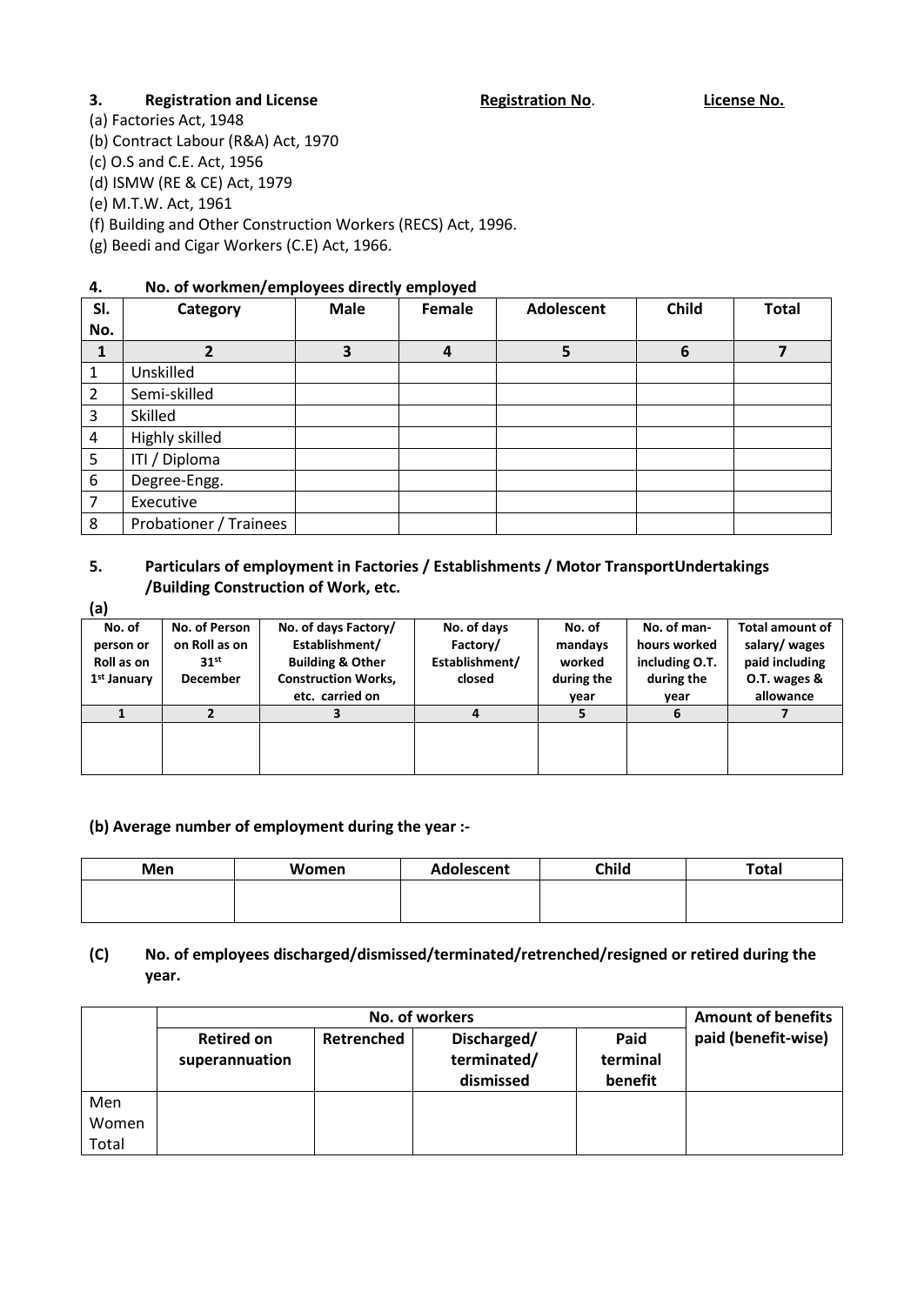## **In respect of Minimum Wages & Payment of Wages etc.**

## **No. of Employees involved Total Amount of deduction made** 1. Fines 2. Damages / Loss 3. Breach of Contract 4. Others 5. Total

## **6. Particulars of deduction made from salary (wages) under M.W. and P.W. Act.**

# **In respect of the Factories Act / Orissa Shops & Commercial Establishment Act, 1956 / Orissa Industrial Establishment (National & Festival) Holidays Act, 1969.**

## **7. Particulars of Earned Leave with Wages / National &Festival Holidays with wages.**

| <b>Total No. of</b><br>persons<br>employed | No. of<br>employees<br>eligible for<br>earned leave | No. of<br>employees<br>availed/<br>granted earned<br>leave | No. of employees<br>paid wages/ salary<br>in lieu of earned<br>leave | No. of person who were paid<br>wages for the National &<br>festival holidays (separate<br>figure for each day may be<br>furnished)                                  |
|--------------------------------------------|-----------------------------------------------------|------------------------------------------------------------|----------------------------------------------------------------------|---------------------------------------------------------------------------------------------------------------------------------------------------------------------|
| 1. Man<br>2. Woman                         |                                                     |                                                            |                                                                      | $26th$ January<br>(i)<br>(ii)<br>$1st$ May<br>15 <sup>th</sup> August<br>(iii)<br>2 <sup>nd</sup> October<br>(iv)<br>(v)<br>(vi)<br>(vii)<br>(viii)<br><b>Total</b> |

**In respect of the Payment of Bonus**

## **8. Bonus paid during the year**

| Name of the<br>accounting<br>vear | Total No. of<br>employees | No. of<br>employees<br>eligible for bonus | Percentage of<br>bonus/ex-gratia<br>declared | <b>Total amount</b><br>of bonus/ex-<br>gratia paid | Date of<br>payment |
|-----------------------------------|---------------------------|-------------------------------------------|----------------------------------------------|----------------------------------------------------|--------------------|
|                                   |                           |                                           |                                              |                                                    | o                  |
|                                   |                           |                                           |                                              |                                                    |                    |

## **Relating to the Factories Act**

**9.** Does the Factory carry on hazardous process under sectkon-2(cd) dangerous operation U/s 87 of Factories Act, 1948.

| If Yes                                                       | Yes / No |
|--------------------------------------------------------------|----------|
| Whether Health and Safety Policy prepared and published      | Yes / No |
| Whether occupational Health Centre provided                  | Yes / No |
| Whether Medical Officer appointed<br>(iii)                   | Yes / No |
| (iv) Whether Ambulance Van provided                          | Yes / No |
| Average no. of persons employed daily in hazardous process / |          |
| (vi) dangerous operation                                     | Yes / No |
|                                                              |          |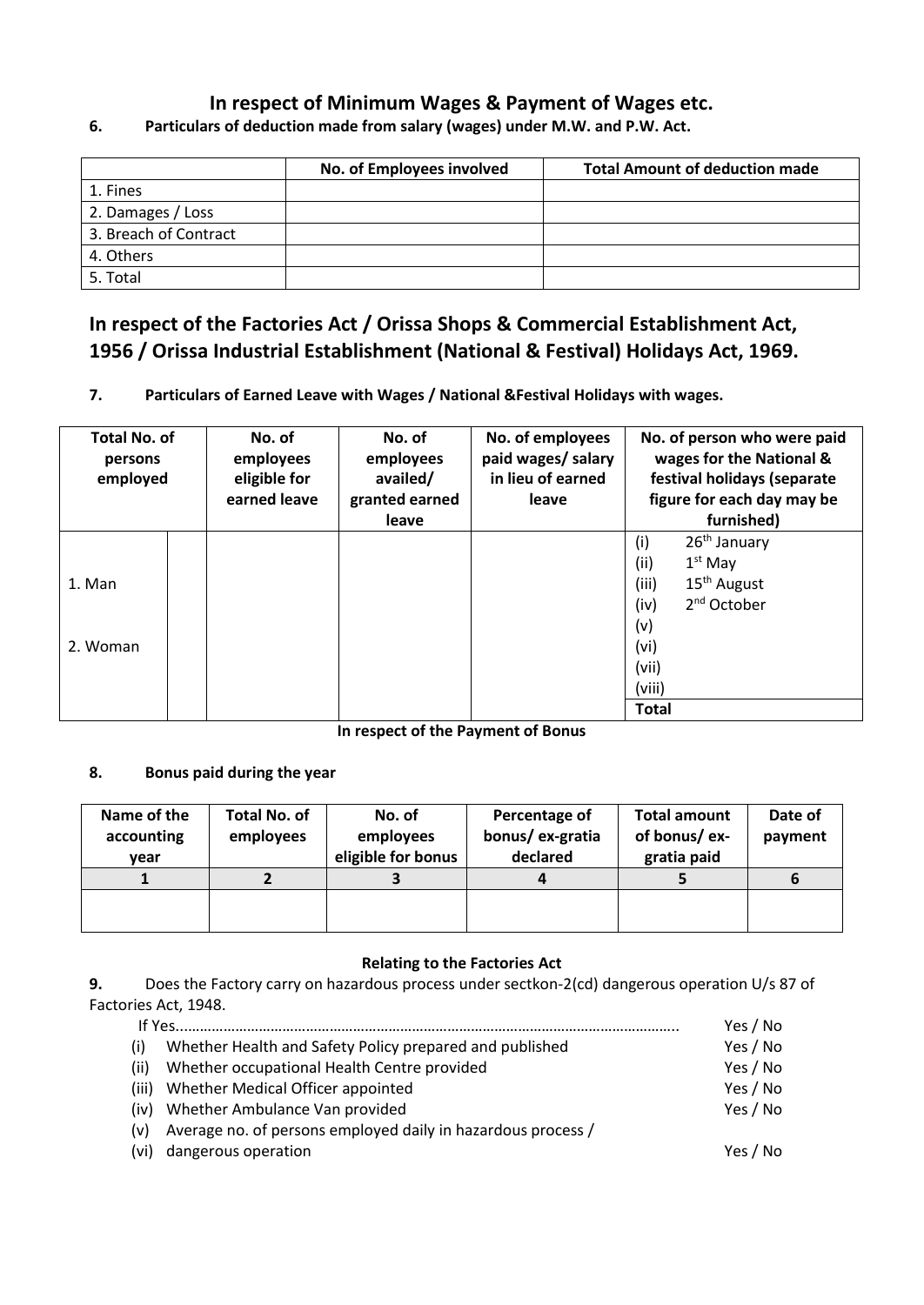## **10. Safety and Welfare Officers :-**

**(a)**

|      |                              | No. of Officers required to be | No. of Officer actually |
|------|------------------------------|--------------------------------|-------------------------|
|      |                              | appointed                      | appointed               |
|      | Safety Officers as per Sec.- |                                |                         |
|      | 40(B) of Factories Act.      |                                |                         |
| (ii) | Welfare Officers as per Sec- |                                |                         |
|      | 49 of the Factories Act.     |                                |                         |

## **(b) Whether the following Welfare measures are provided ?**

| (i)   | Ambulance Room as per Sec.-45(A)                                | Yes / No  |
|-------|-----------------------------------------------------------------|-----------|
| (ii)  | Canteen as per Sec.-46(I)                                       | Yes / No  |
| (iii) | Whether the canteen is run departmentally or through contractor |           |
|       | departmentally / Contractor                                     |           |
| (iv)  | Creche as per Sec-48(i)                                         | Yes / No. |
| (v)   | Shelters, Rest Rooms and Lunch Room as per Sec-47(I)            | Yes / No. |

## **11. Particulars of Accidents, Man's days lost and others :-**

| (i)   |     | Total no. of accidents that have taken place in the year.                  |
|-------|-----|----------------------------------------------------------------------------|
| (ii)  |     | Number of employees involved in such accidents:- (a) Male<br>(b) Female    |
| (iii) |     | Total number of man's days lost in such accident.                          |
| (iv)  |     | No. of employees returned to work within 48 hours of the accident.         |
| (v)   |     | No. of employees returned to work after 48 hours of the accident           |
|       |     | (Reportable accident)                                                      |
|       | (a) | Without Permanent / Partial / Total Disablement                            |
|       | (b) | With Permanent / Partial / Total Disablement.                              |
| (vi)  |     | Number of employees involved in accidents with either immediately or later |
|       |     | within 7 days resulted in death.                                           |

## **12. (a) Relating to Maternity benefits under the Maternity Benefit Act :-**

- (i) Total no. of women workers who worked for a period of 160 days in the last 12 months immediately preceding the date of delivery.
- (ii) No. of women workers discharged / dismissed in the last 12 months.
- (iii) No. of women worker for whom pre-natal confinement and post-natal confinement.
- (iv) No. of women workers died.
	- (a) Before delivery-
	- (b) After delivery-

## **(b) Leave / additional leave details :-**

| <b>Item</b>                                                   | No. of women applied for | Leave      | Leave  |
|---------------------------------------------------------------|--------------------------|------------|--------|
|                                                               | leave                    | sanctioned | reject |
| Mis-carriage<br>(ii) Illness (additional leave under Section- |                          |            |        |
| 10)                                                           |                          |            |        |

#### **(c) Maternity benefit paid :-**

|       | <b>Item</b>            | No. of claim | No. of claim | No. of claims | Total benefit paid |
|-------|------------------------|--------------|--------------|---------------|--------------------|
|       |                        | received     | sanctioned   | rejected      | in rupees          |
|       | Confinement            |              |              |               |                    |
| (ii)  | Mis-carriage           |              |              |               |                    |
| (iii) | <b>Illness</b>         |              |              |               |                    |
| (iv)  | <b>Medical Bureaus</b> |              |              |               |                    |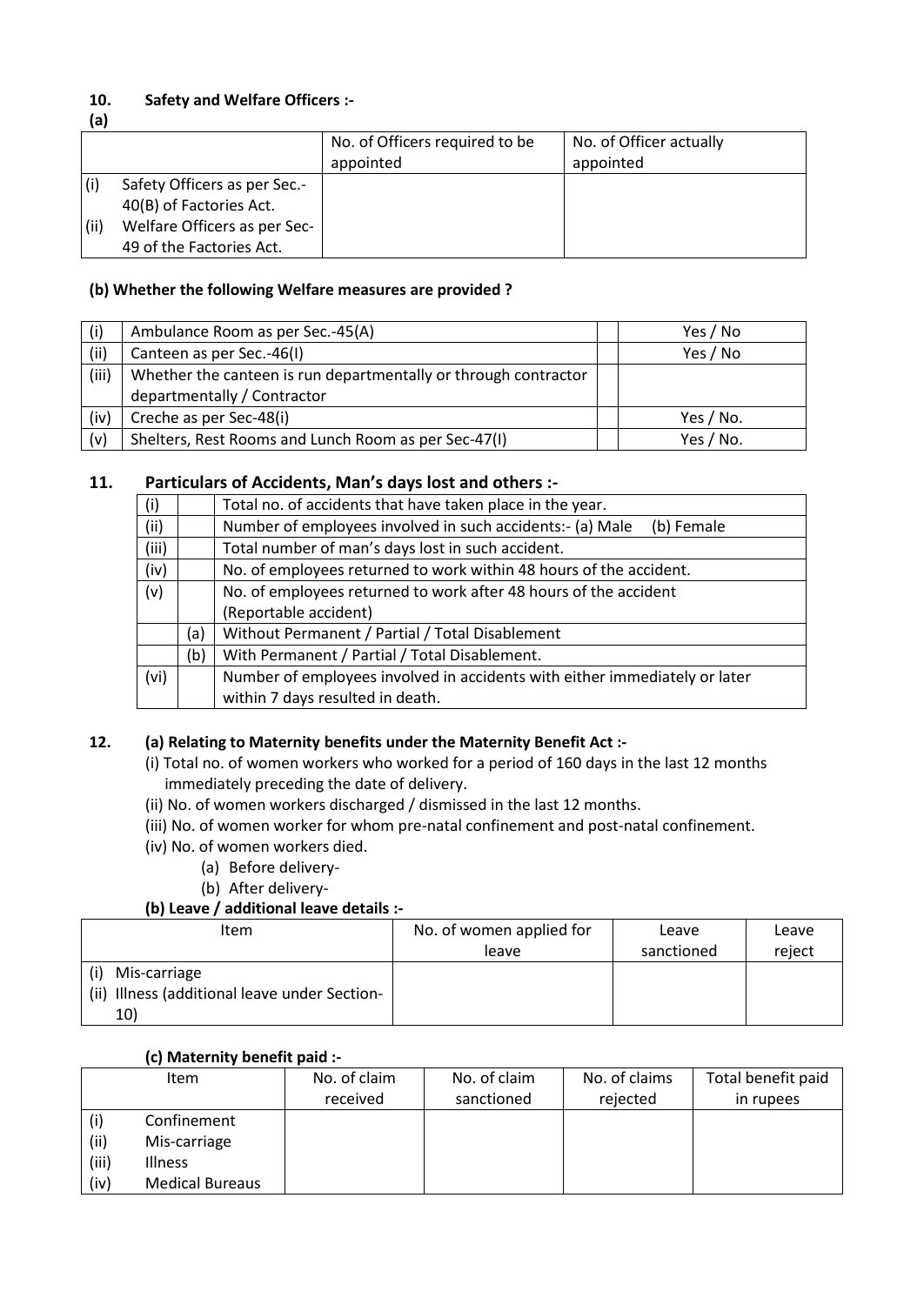# **Relating to Contract Labour (R&A) Act.**

## **13. (a) Details of contractors and contractor labourengaged :-**

| Name & Address of<br>the contractor /<br>Contractors | Period of<br>contract<br>from / To | Nature of work / operation in<br>which contract labour were<br>employed Department / | No. of<br>person<br>employed | Maximum no. of contract<br>labour employed on any<br>day during the year | No. of<br>days<br>worked | No. of man<br>days<br>worked |
|------------------------------------------------------|------------------------------------|--------------------------------------------------------------------------------------|------------------------------|--------------------------------------------------------------------------|--------------------------|------------------------------|
|                                                      |                                    | Section                                                                              |                              |                                                                          |                          |                              |
| (i)                                                  |                                    |                                                                                      |                              |                                                                          |                          |                              |
| (iii)                                                |                                    |                                                                                      |                              |                                                                          |                          |                              |
| (iii)                                                |                                    |                                                                                      |                              |                                                                          |                          |                              |
| (iv)                                                 |                                    |                                                                                      |                              |                                                                          |                          |                              |
|                                                      |                                    | Total                                                                                |                              |                                                                          |                          |                              |

## **(b) Whether the Contractors/Principle employerhave/has provided ?**

| (i) Canteen          | Yes / No |
|----------------------|----------|
| (ii) Rest Room       | Yes / No |
| (iii) Drinking Water | Yes / No |
| (iv) Crèche          | Yes / No |
| (v) First Aid        | Yes / No |

## **Relating to Building and Other Construction Workers (RE & CS) Act.**

## **14. Particulars of accident that took place during the year:-**

| (i)   | The total No. of accident                                                                        |  |
|-------|--------------------------------------------------------------------------------------------------|--|
| (ii)  | The number of accidents resulting in disablement of building workers for less than 48 hours, the |  |
|       | number of building workers involved and the number of man-days lost.                             |  |
| (iii) | The number of accidents resulting in disablement of building worker beyond 48 hours, but not     |  |
|       | resulting in any permanent partial or permanent total disablement, the number of building        |  |
|       | workers involved, and the number of man-days lost on account of such accident.                   |  |
| (iv)  | The number of accidents resulting on permanent partial or total disablement, the number of       |  |
|       | building workers involved and the number of man-days lost on account of such accident.           |  |
| (v)   | The number of accident resulting in death of building workers and the number of resultant        |  |
|       | deaths.                                                                                          |  |

## **15. Inter-State Migrant Workmen (RE & CS) Act. In respect of Principal Employer :-**

## **(i) Details of contractors engaged in the establishment during the year.**

| SI. | Name & address of | Period of |    | Nature of | Maximum number of        | No. of days | No. of man  |
|-----|-------------------|-----------|----|-----------|--------------------------|-------------|-------------|
| No. | the Contractor    | Contract  |    | work      | workers supplied by each | worked      | days worked |
|     |                   | From      | To |           | contractor               |             |             |
|     |                   |           | л  |           |                          |             |             |
|     |                   |           |    |           |                          |             |             |

## **16. Beedi and Cigar Workers (Condition of Employment) Act:-**

(i) Average Number of employees employed daily in the Industrial Premises :-

|      | <b>Adult</b> | <b>Young Person</b> |               |  |
|------|--------------|---------------------|---------------|--|
| Male | Female       | <b>Male</b>         | <b>Female</b> |  |
|      |              |                     |               |  |

(ii) Average monthly number of home workers employed (i.e. who work in their homes)

(iii) Number of days worked in the year in the industrial establishment.

(iv) No. of employees who were granted leave during the calendar year.